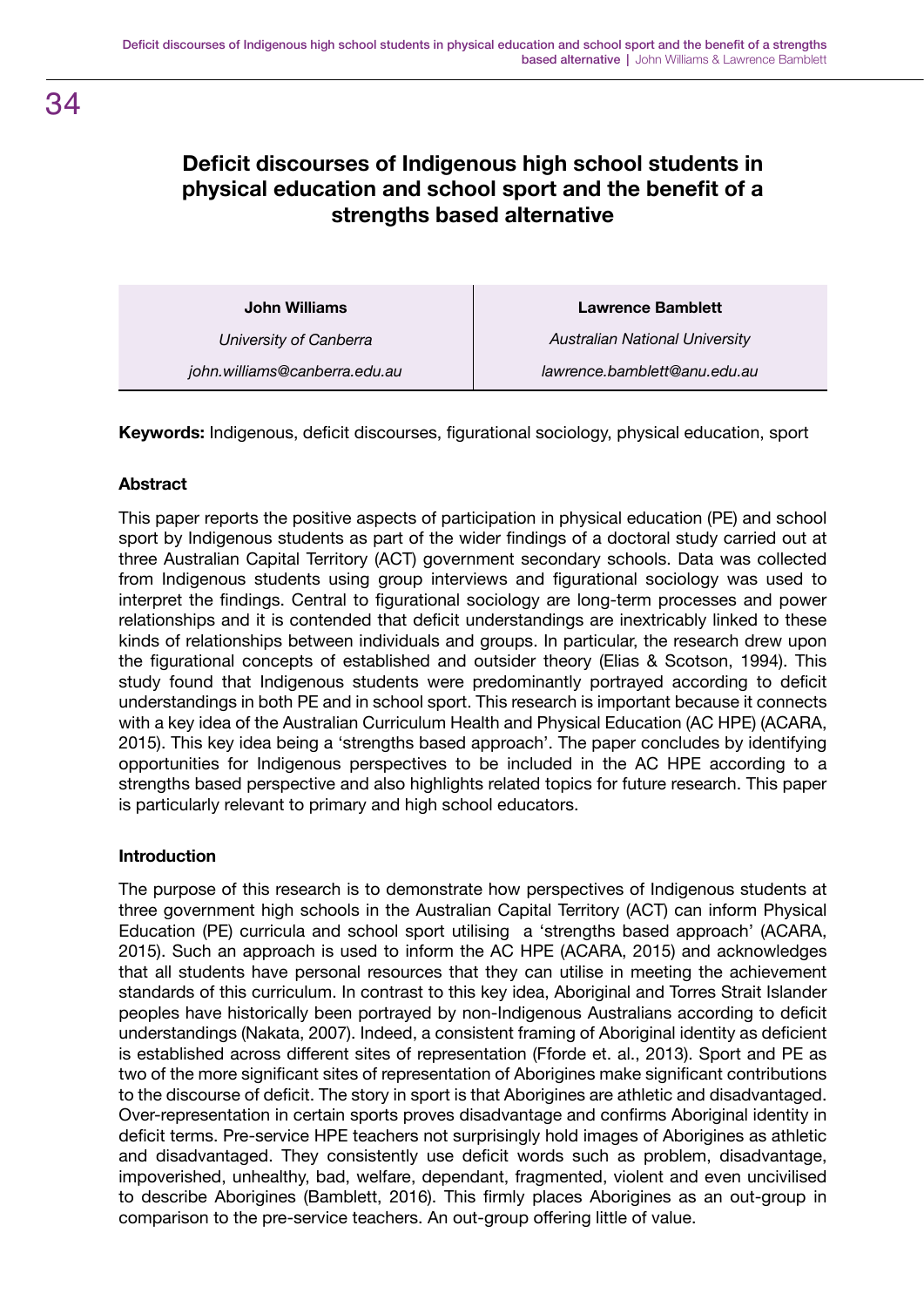It is stated in the AC HPE that "the curriculum recognises that students have varying levels of access to personal and community resources depending on a variety of contextual factors that will impact on their decisions and behaviours" (ACARA, 2015). It is these personal and community resources of Indigenous students that this paper is most concerned with and how these have the capacity to benefit all Australians. Such a possible benefit relates to the purposes of the Melbourne Declaration on Educational Goals for Young Australians (MCEETYA, 2008) in making education more relevant for all Australians. The aim of this paper is to draw attention to the assets that the Indigenous student participants in this research possessed and illustrate how these can help all students experience PE and School Sport (PESS) in more meaningful ways. The research question for this study being how can the ideas of the Indigenous student participants and Indigenous knowledge generally be used to add value to contemporary PESS provision?

#### **Literature review**

During the mid-1950s a form of PE emerged termed 'PE-as-sport-techniques' with a skills based approach to games and sports being a primary focus (Kirk, 2010). According to Kirk (2010), PE teachers teach 'PE-as-sport-techniques' by repetition of practices that are abstract or modified versions of related sports. Rarely are sports taught in their entirety or holistically other than sometimes at the end of a topic or unit of work. Within this model of PE, instruction frequently does not progress beyond an introductory level with similar content repeated over and over again (Kirk, 2010). This form of PE is dated and has not adapted to global societal change (Kirk, 2010). As such, it is limited in its relevance through being restrictive and because of its Eurocentric focus, where content that is primarily British or American is almost exclusively taught (Fitzpatrick, 2009). At the individual teacher level, this kind of PE aligns well with the personal biographies of PE teachers and in particular their strong associations with sport (Green, 2000; McKay, Gore & Kirk, 1990).

At the same time that 'PE-as-sport-techniques' became popular in many industrialised nations, the multi-activity curriculum also emerged, comprising individual physical activities or sports taught separately as short units of work (Drummond & Pill, 2011). In common with 'PE-assport-techniques', the multi-activity curriculum has persisted and is the leading framework for teaching PE in most developed countries including Australia (Capel & Blair, 2007; Drummond & Pill, 2011; Tinning, 2005). This popularity is despite the multi-activity model being recognised almost 30 years ago as not allowing students enough time to develop content knowledge and skills before moving from one activity to another (O'Connor, 2006). Other limitations of the multi-activity approach are that students can be excluded because of ability, or gender and content is often poorly related to the full versions of the games and sports that occur outside of school (Hastie, 2003; O'Connor, 2006; Tinning, 2010).

The development and writing of any curriculum is biased, because the values of writers and others of influence tends to be what is most highly valued (Dinan-Thompson, 2009; Ennis, 2003; Penney & Glover, 1998; Wright 1996). In other words, curriculum writers have relative power (Elias, 1978) in deciding what is, and what is not included, as well as what becomes privileged knowledge. According to Ennis (2003), in constructing PE curricula, writers choose what knowledge is most important for students to learn and this content comprises privileged and marginalised knowledge (Macdonald & Tinning, 1995; Tinning, 2004). Privileged knowledge includes science-based content such as 'motor skills', 'biomechanics' and 'exercise physiology', as well as 'fitness', and 'team sports' with marginalised knowledge being dance and ethnic perspectives including Indigenous games and sports (Tinning, 2004). Similar to curriculum writers teachers also have relative power (Elias, 1978) through being able to have some autonomy over what they teach. It was found in the wider research that this study draws from, that explicitly teaching Indigenous content has been a stated requirement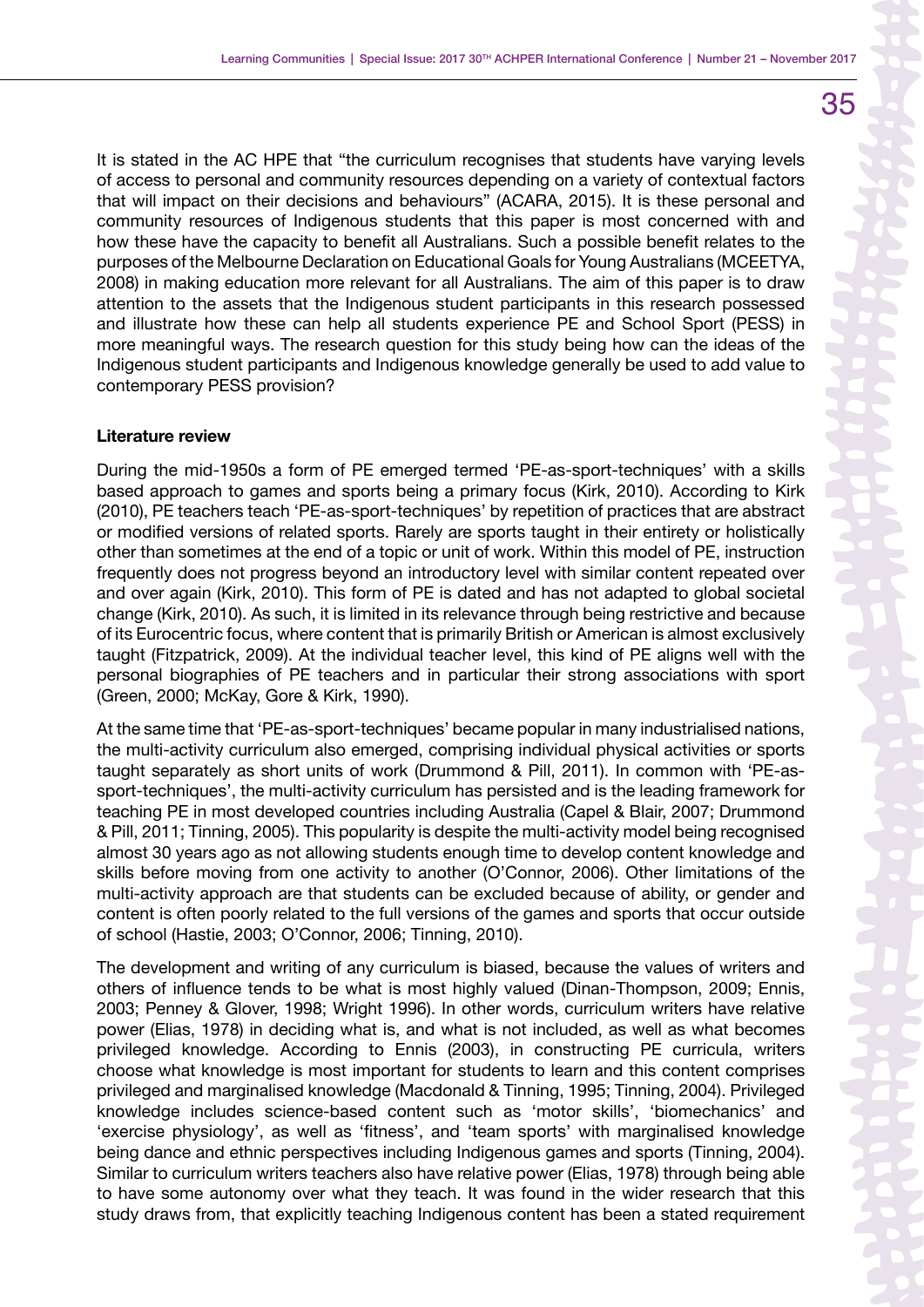# 36

in PE curricula or generic educational policy documents at each of the three schools since the mid-1990s (Williams, 2016a). However, Aboriginal and Torres Strait Island games were found to be rarely or never taught in PE at each school (Williams, 2016b).

# **Method**

Figurational sociology was used to inform the research design and as the theoretical framework to understand the findings. Fundamental to figurational sociology is the concept of the figuration which contends that all people exist in interdependent relationships and have varying degrees of power according to the nature of the different associations that they are part of (Elias, 1978). These relationships are subject to planned and unplanned processes that occur over time. Within the overarching doctorate research the figuration that was examined was the interdependent people and processes that are involved in providing PESS at the three schools. In this paper, our focus is on the Indigenous students as part of this figuration. However, it is noted that these students do not exist in isolation within the figuration but are inextricably linked by relational ties to other 'key players' within this PESS figuration such as principals, executive HPE teachers, classroom HPE teachers and Indigenous Education Officers (IEOs). The non-Indigenous 'key players' in the wider research were found to have a monopoly share of the power resource within the figuration (Williams, 2016b).

Before data collection, ethics approval was obtained from University of Canberra Human Ethics in Research Committee and the ACT Education and Training Directorate. Data was then collected using semi-structured individual and group interviews at each of the three schools with all participants giving signed consent for their involvement. Transcripts were made for each of the interviews and recurring themes were identified and coded that related to a 'strengths based approach'. To protect student anonymity and confidentiality each of the three schools is identified in the following section using the letters 'A,' 'B' and 'C'.

# **Results and discussion**

Many of the students liked PE. Most commonly it meant 'fun and enjoyment' and it provided opportunities for playing sports and hanging out with friends. 'Being outside' was another popular reason why the students liked PE along with being active, health and fitness, skill development, teamwork, and competition. The following responses were typical of many of the students:

*… like just having a lot of fun... just playing games with your mates... mucking around... just sharpening your skills* (student 2C).

*It's fun... a lot of outdoor sports. I kind of enjoy being outdoors instead of being stuck in a class all day…* (student 5C).

*Yeah, it's good to get out and... stay healthy and fit and... play games with like your mates and that and... build like... characteristics about life and that... team skills…*  (student 5B).

In many respects, these responses about why the students liked PE reflected the official contemporary and historical discourse for PE contained in documents that were examined as part of the wider study. In school and system level curricula documents, school prospectuses, Year books and websites, PE as well as being fun had the purpose of encouraging students to be active while developing their skills and fitness (Williams, 2016a). When asked if there was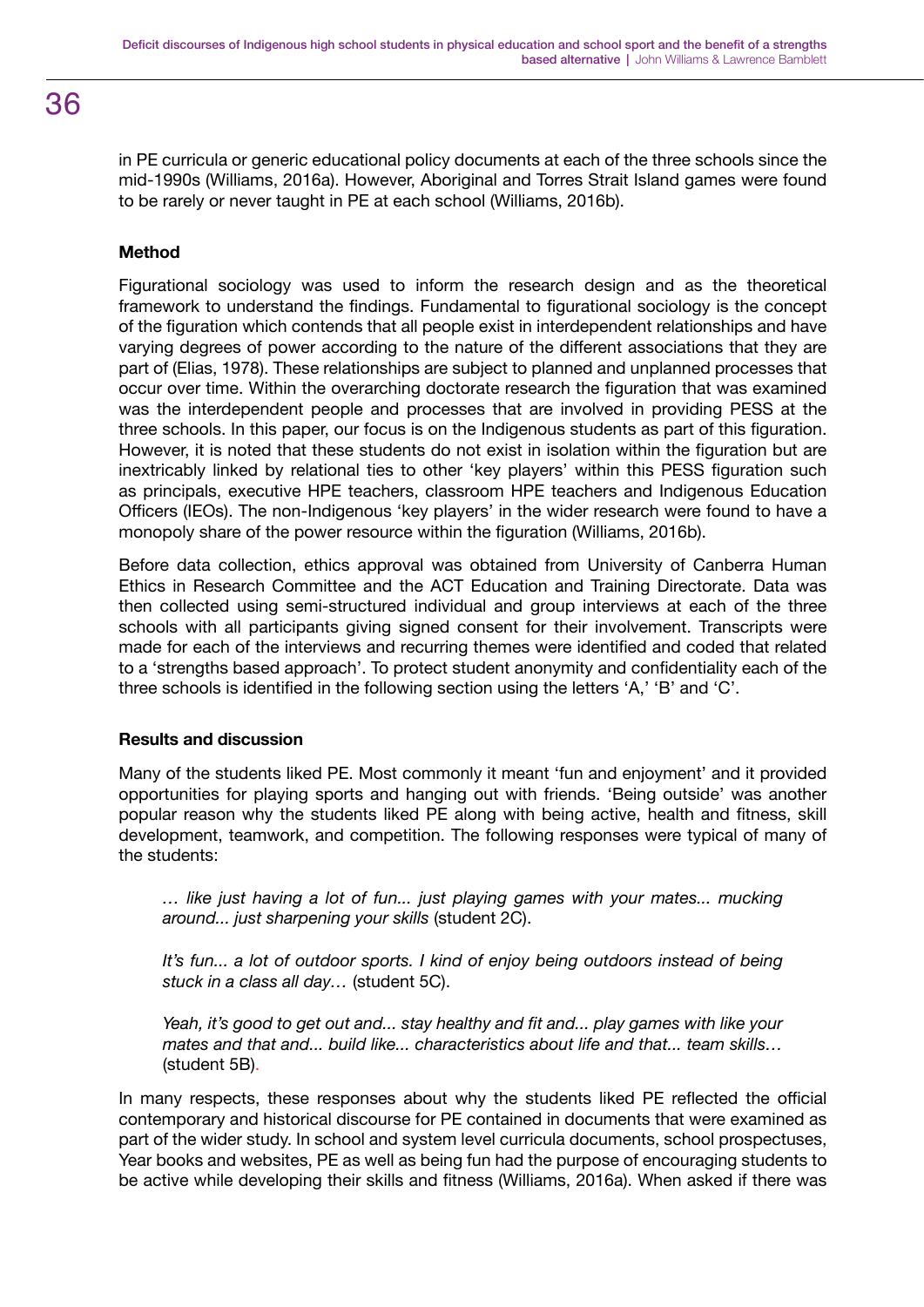37

anything that they would change in PE several students across the three sites thought that existing content in PE was often repetitive.

Yeah, I wouldn't change much but... I reckon... it would be better to have like more *variety of... different like activities and that for PE. Because like... with my teacher we pretty much just do the same unit... and it gets kind of boring and that... and yeah* (student 4B).

Similarly, in the context of more Indigenous content being taught in PE, student 9A commented:

*It would be much more interesting... than a lot of the subjects (topics in PE) we do, which we do... since... like kindergarten.*

The mention of repetitiveness of content reflects the shortcomings of the 'PE-as-sporttechniques' model raised by Kirk (2010). Some of the HPE teachers interviewed at the three schools as part of the wider study spoke about how there was 'no space' in the existing program to include Indigenous content (Williams, 2016b). The above student comments suggest that there is indeed space for this provision. In addition, those student remarks are also in contrast to responses at a national level to the *Draft Shape of the Australian Curriculum: Health and Physical Education Consultation Report* (ACARA, 2012) where teachers similarly said there was no room for additional content because of an already crowded curriculum. Those 'reasons' we contend are unjustified and instead represent cohesion by an established group in resisting infiltration by an outsider group (Elias & Scotson, 1994).

According to Elias and Scotson (1994), established groups are people who share common values, beliefs, practices and behaviours characterised by longevity who tend to have a large share of power resources within figurations. Conversely, outsider groups have some shared beliefs as well differing values, beliefs, practices and behaviours and tend to possess a much smaller share of the power resource. In the PESS figuration studied, HPE teachers can be considered as an established group because they have common values such as their predisposition to sport and Western sport in particular (Williams, 2016a). In addition HPE teachers tended to teach 'PE-as-sport-techniques' (Kirk, 2010) using predominantly Western games and sports that had remained largely unchanged in the histories of each respective school (Williams, 2016a). Further, all of the HPE teachers were non-Indigenous and had attended teacher education at a local university where Indigenous content had not been included in PE teacher education (Williams, 2016b). We argue therefore that Indigenous content was considered as marginalised content by those teachers (Macdonald & Tinning, 1995; Tinning, 2004). It was something that they had rarely been exposed to, particularly in a PESS context. The Indigenous students are considered an outsider group in the PESS figuration, on account of their Indigeneity and because they had limited power to influence the figuration. This lack of power was also a consequence of the Indigenous students' status as students, who by virtue of their position as children in a school have limited decision making power. Further, some of these students did not even know that there were games from their own culture (Williams, 2016b).

The students commented that Indigenous content was rarely included in PE. At School C, some Indigenous games and sports were taught but predominantly by an IEO who was not a teacher but instead a teacher support member of staff. The students were asked whether they thought Indigenous content should be included more often at school and within PE in particular. Most of the students across the three schools thought that there should indeed be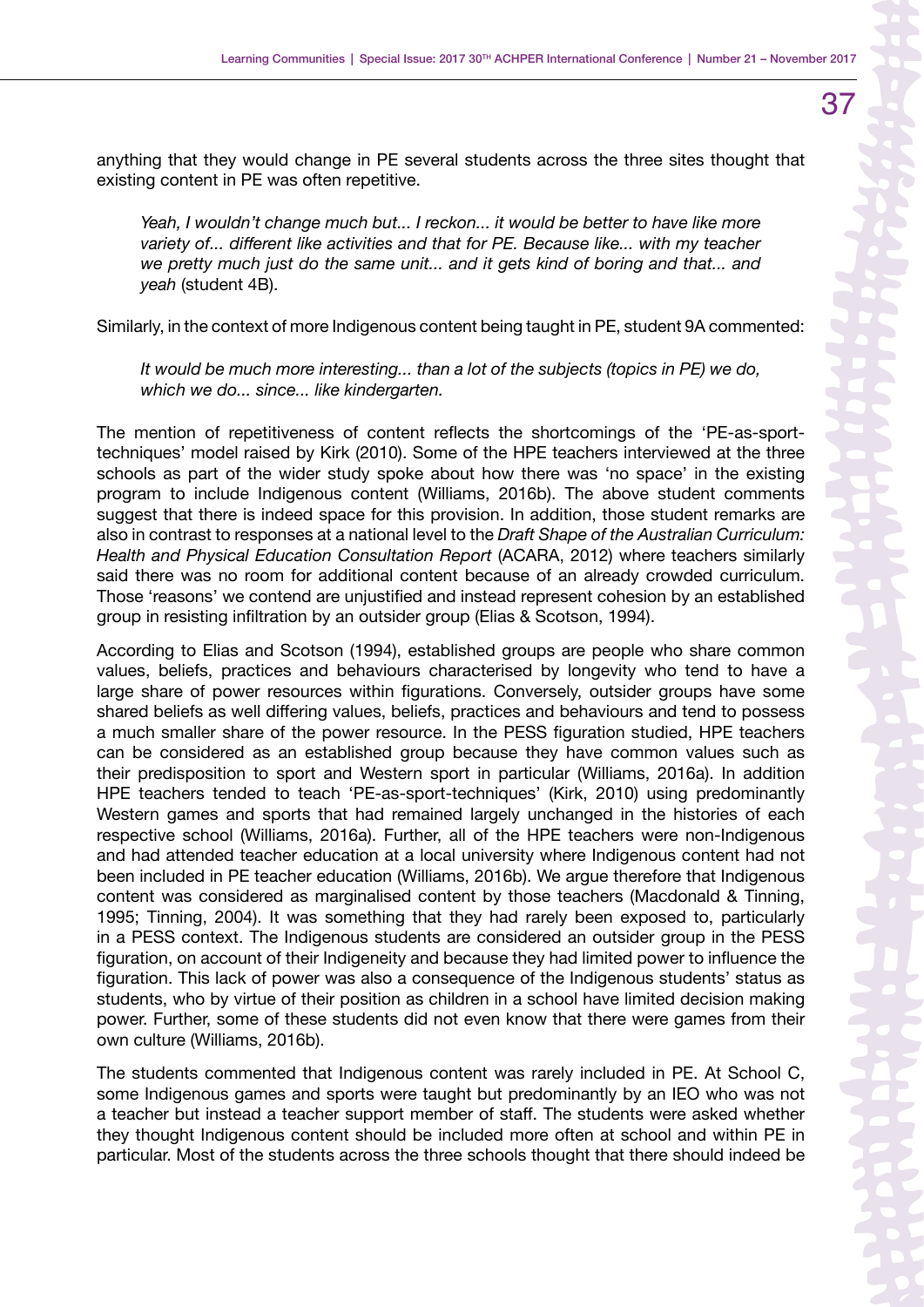more traditional Indigenous games or Indigenous culture in PE.

*Yeah… I reckon it would be a good experience for… non-Indigenous kids plus as well as the Indigenous kids. Just to get back to their roots and stuff… just something different than all these other… games that we can learn* (Student 1B).

*Yes… I think it would be fun if we did it and it would be really good for other kids to… see different cultures* (Student 6B).

Well I'd like some more traditional games in PE. It would just be fun just to... like *show other teachers and... so they can show their classes... or... other people so they can… like tell their friends... so that… the sport can get out... and let everybody know... like there is a game... like there is traditional games. There are traditional games like... Indigenous. So there's only two games that I know... if we could get that out that would be pretty cool... because we could play schools against schools like we did last year* (student 2C).

What these student points of view illustrate is that those students would welcome their wider community resources being a substantive part of the PE curricula at their schools. By HPE teachers and school authorities realising their suggestions, they would it is contended, facilitate a 'strengths based approach' (ACARA, 2015). It is possible for some of these students that PE would have more significance for them by having more connection with their culture (ACT DET, 2006). However, one student was indifferent to increased Indigenous content in PE although they thought that it would still be a good idea.

*Well... I don't really mind actually if it's in there or not... but I reckon... it would be good... just to find out more about our games and that because that... was the first game I've played (unspecified Aboriginal game)… it was a traditional game. Yeah... it was pretty fun playing it* (student 4B).

The students were asked why there should be more Indigenous content in PESS.

*Cos it'll...* show... more of the culture around... the school (student 3A).

*So everyone can like… know… like… something different instead of just the normal games like soccer, and whatever* (student 4A).

The students were invited to consider how they thought other students might respond to this 'new' content.

*They might think it's… different* (student 4A).

Through Indigenous content in PE perhaps appealing to the wider student population it may help them to become active and informed citizens of the future through greater appreciation of Indigenous culture (MCEETYA, 2008). Student 4A also thought that HPE teachers should teach these games with help from Indigenous people in the community. The students were asked how it would make them feel, having Indigenous content in PE?

*I'd feel... more like I'd want to do it... I guess (student 2A).*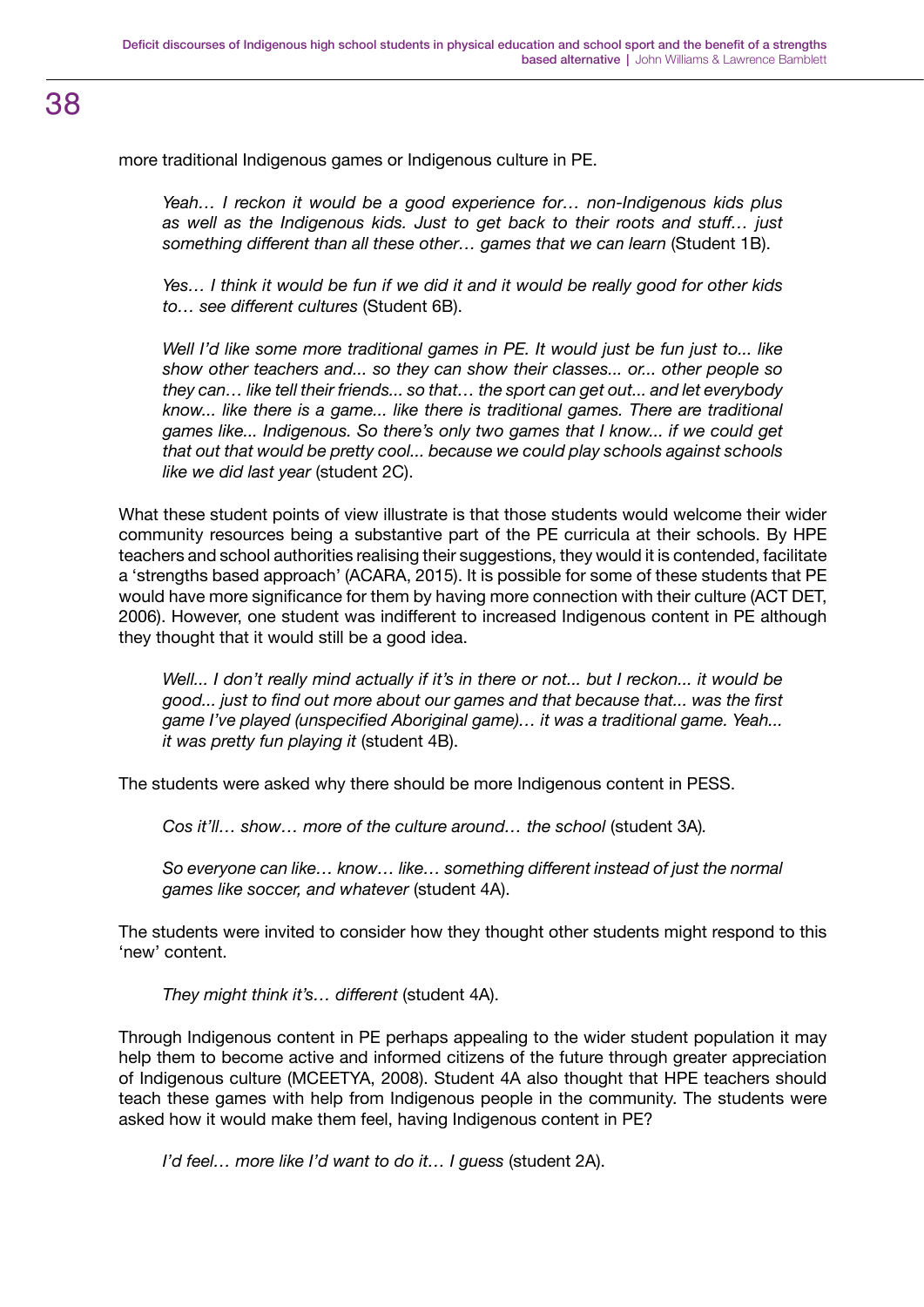*I'd feel like… 'a million dollars'. Just so free... like... I don't know… I'd just feel more connected… but that's... just me* (student 5A).

*I reckon it would make me feel excited and… like… I don't know… I'd just be a little 'cheeky person' cos I'd know how to play the game and others would be just learning… So that's kind of… an advantage to me so I'd just be the 'smart arse'… to them (laughs)* (student 1B).

*I think it would be more fun, more interesting* (student 6B).

*We'd have more fun in class and be proud* (student 1C).

*Just a... change... in games because usually they're all the same... and if it goes on with different games that... non-Indigenous people don't know... then they might have fun as well as doing all the other games'* (student 5C).

These responses show the potential for Indigenous content in PE, enabling PE and therefore school generally, to have greater significance (ACT DET, 2006) for some Indigenous students. Student 3A remarked that his school had entered the ACT Secondary School Sports Association Buroinjin competition, Buroinjin being a traditional Aboriginal ball/tag game (Australian Sports Commission, 2009) and that they had won. Student 3A was asked how that made him feel, that they had won.

*Yeah, very… very good* (student 3A*).*

The students who had played Indigenous games and sports as part of PESS were asked how participating in these activities had made them feel.

*Yeah it was... I was pretty proud that they came up with a game like that* (student 4B).

*I wish I did do like more… stuff to do with our culture. Like, at my last High School they did… do like… sports… Indigenous sports and stuff* (student 2A).

The students were asked why they thought that Indigenous games tended to be taught infrequently, if at all in PE at their schools:

*Probably... some teachers don't want to teach it... some teachers do. Some teachers just don't have the respect of the Aboriginal person* (student 1C).

*Like I guess they've (HPE teachers) never... known the games... like... they've never known the games like Aboriginal people. Indigenous people have more knowledge than other peoples' games and stuff. I guess they've just kept it to themselves*  (student 2C).

*I'm not... entirely sure. I reckon they should... have some... Indigenous games. Most of them can be fun... and... teach all the non-Indigenous people that... we play those sort of games (student 5C).*

These responses are insightful to some of the reasons why HPE teachers at the three schools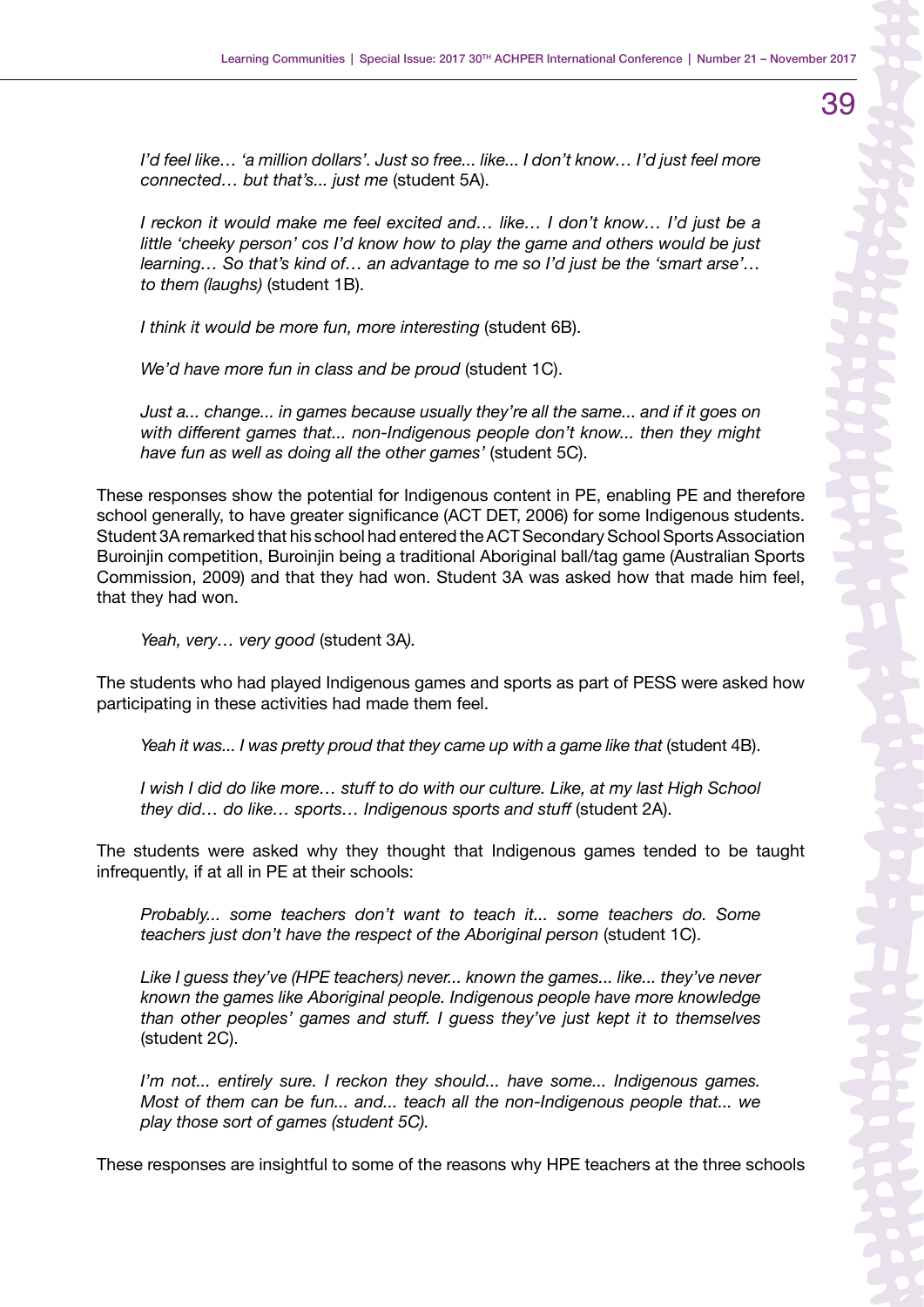rarely, if at all, taught Indigenous perspectives in PE. The response by student 1C about some teachers not wanting to teach Aboriginal and Torres Strait Islander perspectives in PE was consistent with what was reported in the wider doctoral research. Apathy and resistance to teaching these perspectives in common with what has been reported nationally (see ACARA, 2012) was evident in the HPE teacher interview transcripts at each school (Williams, 2016b). The comments by student 2C about HPE teachers not knowing about Aboriginal games is also consistent with what the HPE teachers said at their interviews (Williams, 2016b). The final response by Student 5C seems a fitting way to end this section because it highlights issues of social justice and equity (ACARA, 2015; MCEETYA, 2008) and that Indigenous games have a rightful place in *The Australian curriculum health and physical education* (ACARA, 2015).

# **Synthesis**

In this paper it has been shown that Indigenous students at the three ACT government high schools believed that Aboriginal and Torres Strait Island games and sports should be included in a more substantive way in PESS. Students spoke about how much of the content taught in PE failed to acknowledge their culture and also suggested that contrary to the beliefs of their HPE teachers, there was 'space' for Indigenous mention in PE. Although direction to teach Aboriginal and Torres Strait Islander perspectives has been explicit in ACT government education system level generic documentation or school level PE curricula since the mid-1990s, there was little evidence in the wider research that such content was taught (Williams, 2016b). This slippage serves to illustrate the relative power that HPE teachers hold as an established group (Elias & Scotson, 1994) by having autonomy in deciding what they teach and do not teach. There was a sense that the Indigenous students while welcoming a shift to include their culture within PE had limited power to progress such change. This limited influence we argue is characteristic of the status of these Indigenous students as an outsider group that is representative of Aboriginal and Torres Strait Islander people more widely in society.

# **Summary, conclusions and implications**

This research has highlighted the inequity of PESS provision at three government high schools in the ACT where Aboriginal and Torres Strait Island content is marginalised. The paper draws upon wider research that found that Indigenous students experienced PESS in racialised ways and were subject to broader stereotypical typecasting (Williams, 2016c). Deeper explanation about why HPE teachers did not teach Indigenous games and sport was reported from the overall doctoral research (see Williams, 2016b). However, this paper has a different focus that views the recently launched Australian curriculum health and physical education (ACARA, 2015) as an opportunity for Indigenous culture to be embraced as a 'strengths based approach' (ACARA, 2015). Nevertheless, for such a shift to happen the authors argue that a multi-faceted approach is required. Such an approach requires pre-service and in-service HPE teachers to reconsider the meaning of PESS and to ask themselves whether what we do in PESS is socially just. Perhaps what are difficult or controversial issues for some Australian HPE teachers have to be raised and possibly confronting discussion needs to take place. We contend that by having frank and open conversation at forums such as the ACT Australian Council for Health, Physical Education and Recreation 2016 Conference that the figuration described here can begin to change. Further, the Aboriginal and Torres Strait Islander Elected Body http://atsieb. com.au/ who give Indigenous Canberrians a voice, the United Ngunnawal Elders Council, local universities and schools also have a role to play in helping to include Indigenous content more meaningfully in PESS.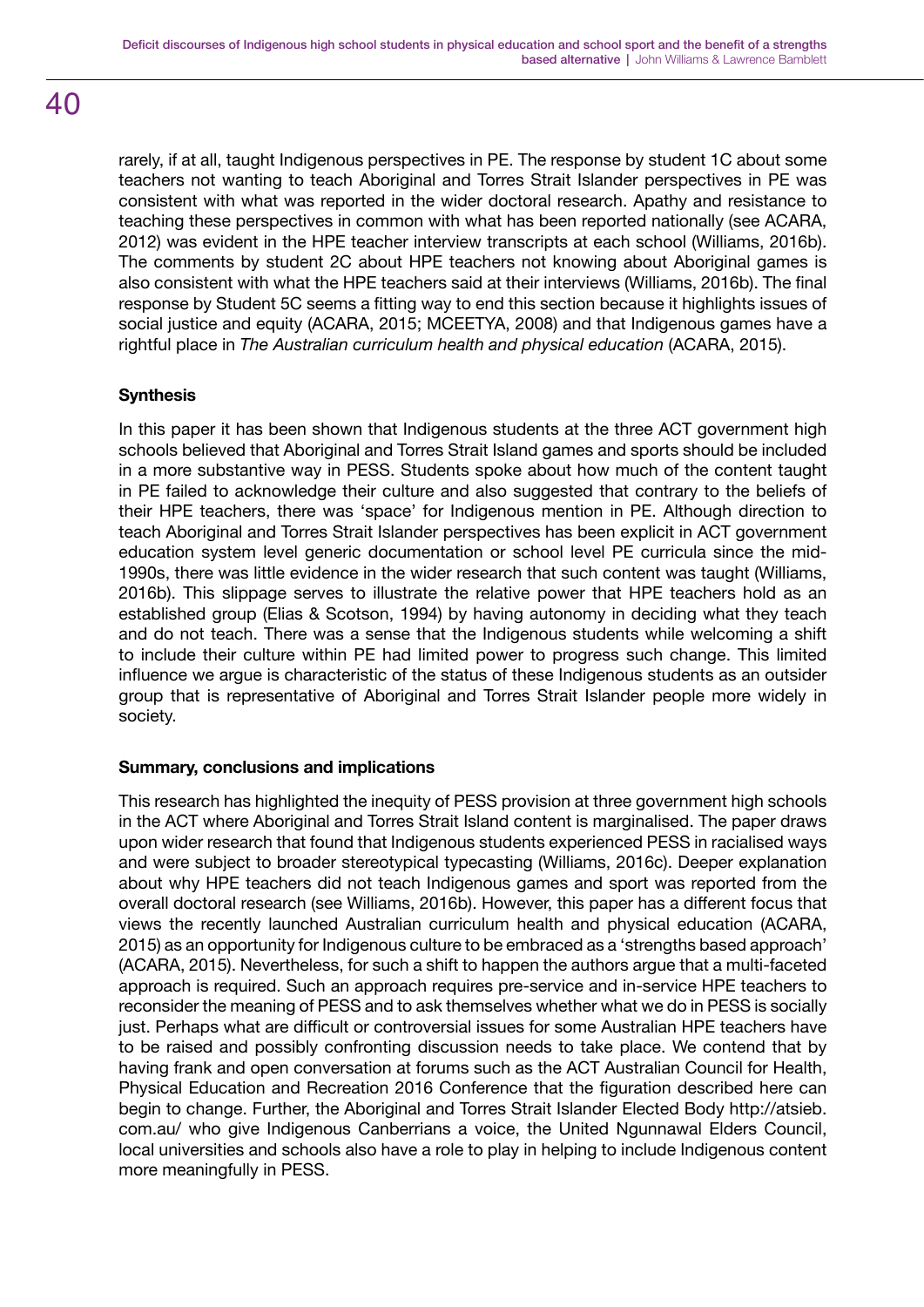There is also a need for further research. What has been discussed is one aspect of a 'strengths based approach' (ACARA, 2015). However, there are other ways in which Indigenous students in PESS can be viewed according to this approach. For example, research has already been carried out into how Aboriginal people continue their culture through Western sport and sports competitions or tournaments (Bamblett, 2011; Godwell, 1997; Norman, 2006). Genuine and meaningful inclusion of Indigenous perspectives in PESS has a much greater importance beyond the Australian curriculum health and physical education (ACARA, 2015). Embracing the traditional games and sports of Indigenous peoples in Australian schools is a step towards reconciliation. In summary, the ideas of the Indigenous students and wider knowledge of Australian Indigenous peoples can add value to contemporary PE programs in Australian schools. At the same time, this inclusion can address long term issues concerning the repetitive nature of present day PE provision. It is our intention that delegates will consider the ideas put forward in this paper and in the accompanying presentation to reflect upon their own practice and make changes to their own pedagogical practice as necessary.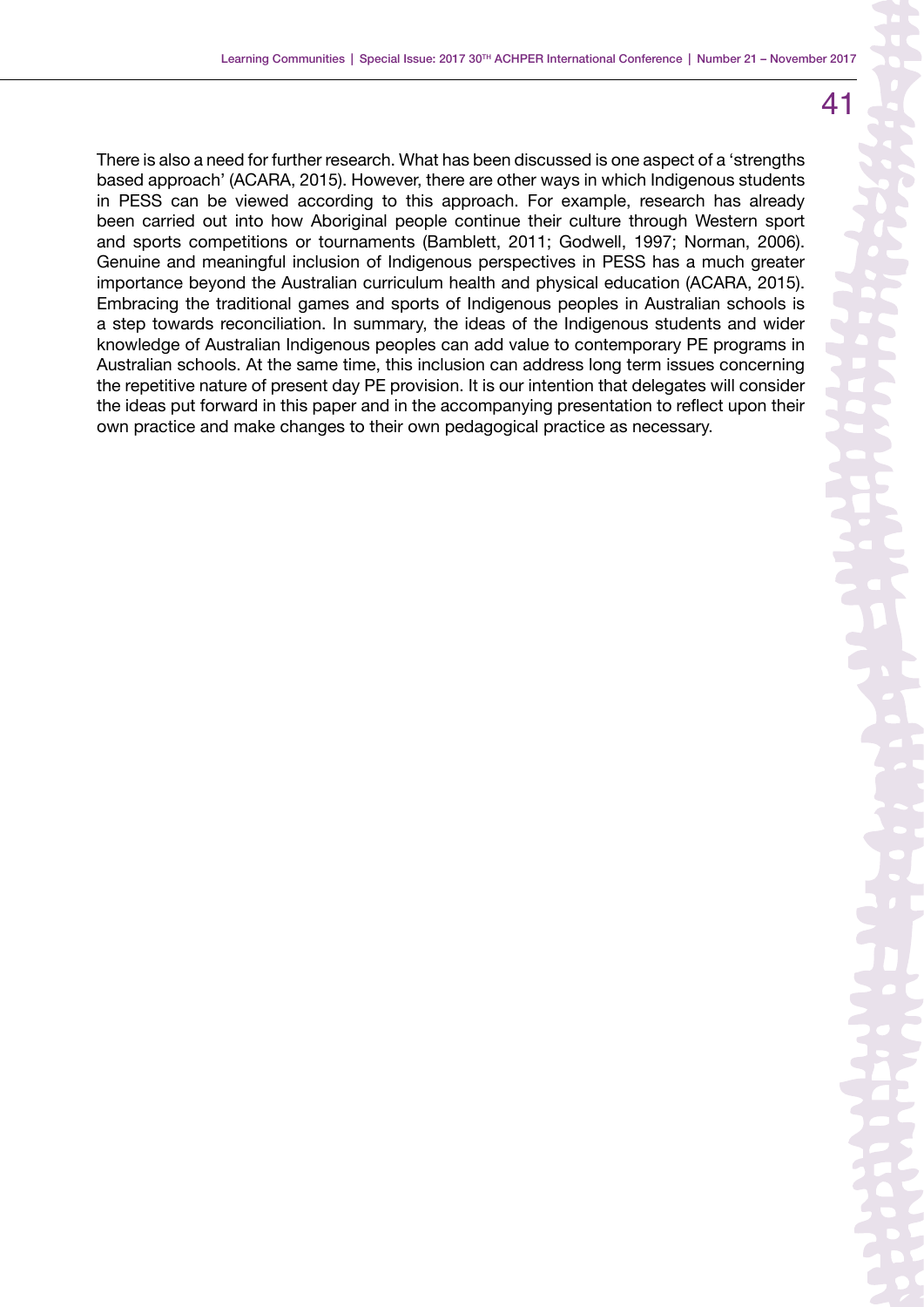### **References**

- ACARA (Australian Curriculum Assessment and Reporting Authority). (2012). *Draft shape of the Australian curriculum: Health and physical education consultation report*. Retrieved from www. acara.edu.au/resource/HPE\_Consultation\_Report\_-\_04022.pdf
- ACARA (Australian Curriculum Assessment and Reporting Authority). (2015). *The Australian curriculum health and physical education.* Retrieved from http://www.australiancurriculum.edu.au/ health-and-physical-education/curriculum/f-10?layout=1
- ACT DET (Australian Capital Territory Department of Education and Training). (2006). *A classroom practice guide: Quality teaching in ACT schools*. Canberra: Publishing Services for the ACT Department of Education and Training.
- AIATSIS (Australian Institute of Aboriginal and Torres Strait Islander Studies). (2012). *Guidelines for ethical research in Australian Indigenous studies*. Retrieved from http://aiatsis.gov.au/sites/default/ files/docs/research-and-guides/ethics/GERAIS.pdf
- ASC (Australian Sports Commission). (2009). *Yulunga.* Retrieved from http://www.ausport.gov.au/\_\_ data/assets/pdf\_file/0017/402191/SP\_31864\_TIG\_resource\_FINAL.pdf
- Bamblett, L. (2011). Straight-line stories: Representations and Indigenous Australian identities in sports discourses. *Australian Aboriginal Studies, 2*, 5–20. Retrieved from https://search.informit.com.au/ fullText;dn=822640976007755;res=IELAPA
- Bamblett, L. (2016). *'Winanguy: Thinking about Aboriginal Studies Research'*. Keynote Address at the National Centre for Indigenous Studies, Higher Degree Research Retreat 2016. JG Crawford School, The Australian National University 19-21 October.
- Baur, N. & Ernst, S. (2011). Towards a process-oriented methodology: Modern social science research methods and Norbert Elias's figurational sociology. *The Sociological Review, 59*(s1), 117–139. doi:10.1111/j.1467–954X.2011.01981.x
- Capel, S. & Blair, R. (2007). Making physical education relevant: Increasing the impact of initial teacher training. *London Review of Education, 5*(1), 15–34. doi:10.1080/14748460701241444
- Dinan-Thompson, M. (2009). Voices in health and physical education policy and practice in Australian states and territories. In M. Dinan-Thompson (Ed), *Health and physical education: Issues for curriculum in Australia and New Zealand* (pp. 38–59). South Melbourne: Oxford University Press.
- Drummond, M. & Pill, S. (2011). The role of physical education in promoting sport participation in school and beyond. In S. Georgakis & K.M. Russell (Eds), *Youth sport in Australia* (pp. 165–178). Sydney: Sydney University Press.
- Elias, N. & Scotson, J. L. (1994). *The established and the outsiders* (Vol. 32). London, England: Sage Publications.
- Elias, N. (1978). *What is sociology*? London: Hutchinson.
- Ennis, C. D. (2003). Using curriculum to enhance student learning. In S. J. Silverman & C. D. Ennis (Eds), *Student learning in physical education* (2nd ed., pp. 109–127). Champaign, IL: Human Kinetics.
- Fforde, C. & Bamblett, L. & Lovett, R. & Gorringe, S. & Fogerty, B (2013). Discourse, deificit and identity: Aboriginality, the race paradigm and the language of representation in contemporary Australia. In *Media International Australia, Incorporating Culture & Policy.* (149), 162-173.
- Fitzpatrick, K. (2009). Indigenous perspectives in HPE curriculum: Contradictions and colonisation. In M. D. Thompson (Ed.), *Health and physical education: Issues for curriculum in Australia and New Zealand* (pp. 120–144). South Melbourne: Oxford University Press.
- Godwell, D. (1997). *Aboriginality and rugby league in Australia: An exploratory study of identity construction and professional sport* (unpublished Master's thesis). University of Windsor, Ontario.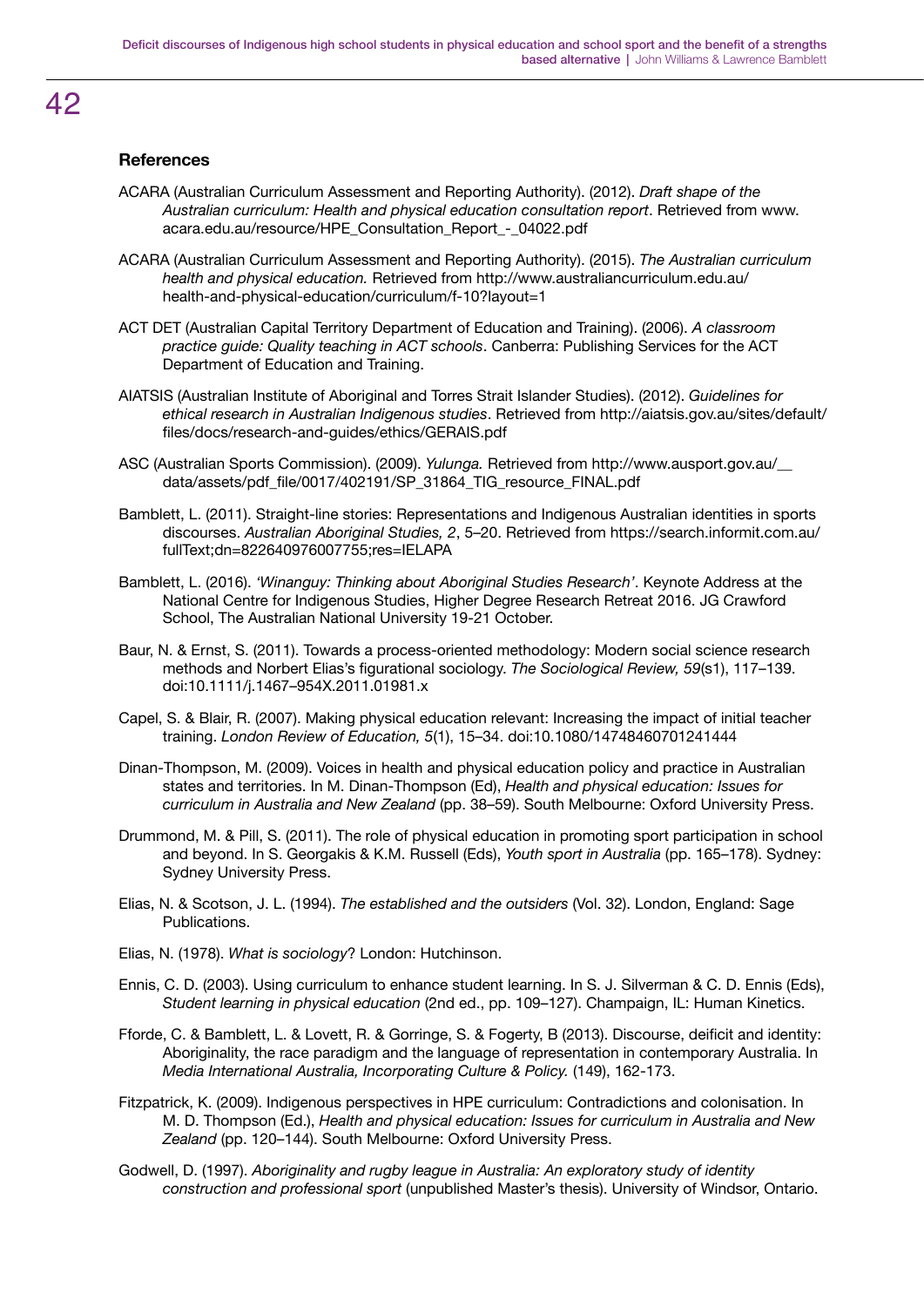- Green, K. (2000). Exploring the everyday 'philosophies' of physical education teachers from a sociological perspective. *Sport, Education and Society, 5*(2), 109–129. doi:10.1080/713696029
- Hastie, P. A. (2003). Teaching sport within physical education. In S. J. Silverman & C. D. Ennis (Eds), *Student learning in physical education* (2nd ed., pp. 227–240). Champaign, IL: Human Kinetics.
- Kirk, D. (2010). Defining physical education: Nature, purposes and future/s. *Physical Education Matters 5*(3), 30–31.
- Macdonald, D. & Tinning, R. (1995). Physical education teacher education and the trend to proletarianization: A case study. *Journal of Teaching in Physical Education, 15*(1), 98–118.
- MCEETYA (Ministerial Council on Education, Employment, Training and Youth Affairs). (2008). *Melbourne declaration on educational goals for young Australians.* Retrieved from http://www.curriculum.edu. au/verve/ resources/national declaration on the educational goals for young australians.pdf
- McKay, J., Gore, J. M. & Kirk, D. (1990). Beyond the limits of technocratic physical education. *Quest, 42*(1), 52–76. doi:10.1080/00336297.1990.10483979
- Mennell, S. & Goudsblom, J. (1998). Introduction. In S. Mennell & J. Goudsblom (Eds), *Norbert Elias on civilization, power, and knowledge: Selected writings* (pp. 1–45). Chicago, IL: The University of Chicago Press.
- Nakata, M. (2007). *Disciplining the savages. Savaging the disciplines*. Canberra: Aboriginal Studies Press.
- Norman, H. (2006). A modern day Corroboree: Towards a history of the New South Wales Aboriginal rugby league knockout. *Aboriginal History, 30*, 169–186. Retrieved from http://press-files.anu.edu. au/downloads/press/p171301/pdf/article12.pdf
- O'Connor, J. (2006). Making sense of teaching skills, games and sports. In R. Tinning, L. McCuaig & L. Hunter (Eds), *Teaching health and physical education in Australian schools* (pp. 192–199). Frenchs Forest: Pearson Education.
- Penney, D. & Glover, S. (1998). Contested identities: A comparative analysis of the position and definitions of physical education in national curriculum developments in England and Wales and Australia. *European Journal of Physical Education, 3*(1), 5–21. doi:10.1080/1740898980030102
- Tinning, R. (2004). Rethinking the preparation of HPE teachers: Ruminations on knowledge, identity, and ways of thinking. *Asia-Pacific Journal of Teacher Education, 32*(3), 241–253. doi:10.1080/1359866042000295406
- Tinning, R. (2005). Physical education in Australia: An interpretative account. In U. Puhse & M. Gerber (Eds), *International comparison of physical education: Concepts, problems, prospects* (pp. 51–65). Aachen: Meyer & Meyer.
- Tinning, R. (2010). *Pedagogy and human movement: Theory, practice, research*. New York, NY: Routledge.
- Whimpress, B. (1999). *Passport to nowhere: Aborigines in Australian cricket 1850-1939.* Petersham: Walla Walla Press.
- Williams, J. (2016a). Invented tradition and how physical education curricula in the Australian Capital Territory has resisted Indigenous mention. *Asia-Pacific Journal of Health, Sport and Physical Education*, *7*(3), 219-234. doi: 10.1080/18377122.2016.1233803 Retrieved from http://www. tandfonline.com/doi/abs/10.1080/18377122.2016.1233803
- Williams, J. (2016b). 'I didn't even know that there was such a thing as aboriginal games': a figurational account of how Indigenous students experience physical education. *Sport, Education and Society*, 1-13. doi:10.1080/13573322.2016.1210118 Retrieved from http://www.tandfonline.com/ doi/abs/10.1080/13573322.2016.1210118